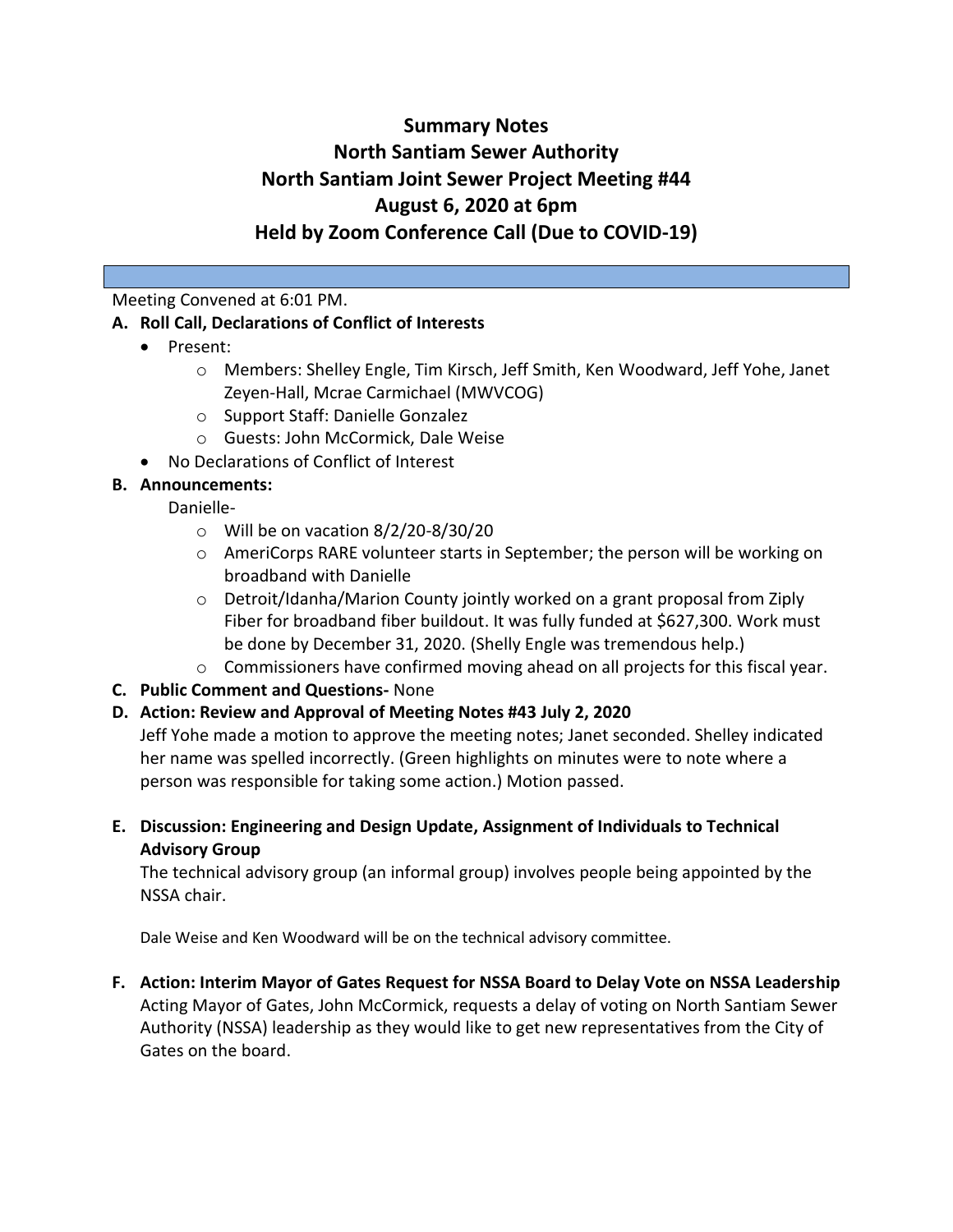Two city councilors are currently engaged in a recall which will be resolved on August 18; the next council meeting is on August 20<sup>th</sup>.

Discussion- Leaders need to be selected and board rules "ironed out" as an executive session needs to be held. The agenda for tonight is just discussing board rules. A decision could be made tonight in voting in new board officers. Concern was expressed on how much more time is needed by Gates; if extended to accommodate the Mayor's request, a deadline needs to be set.

Two city councilors up for recall are both are opposed to the sewer authority and system. They feel things have not been done legally up to this point. Currently the city of Gates has a counsel of 4 members; 2 for, and 2 against, although they have already voted in May to move forward with the sewer system.

Dale Weise has applied to be on the city council.

Gates is involved in a political process that is not germane to what this group wants to accomplish. It is important to move forward at a good pace.

A couple of NSSA members indicated that they would be willing to step aside for someone to replace them once new people are in place on the Gates' council, if they do make a decision on leadership tonight.

A person from the public can be appointed to the authority by the city; a task committee must have a chair from the Authority Board.

The NSSA has legal registration through the secretary of the state's office; still need to elect the leadership.

Jeff Yohe made a motion to move forward in electing the leadership for the NSSA without Gates' representatives (not appointed to date); Shelley seconded. Motion passed.

# **G. Possible Action: Position Descriptions for NSSA Leadership Positions**

Danielle wrote a narrative on position description for everyone to review. For electing officers, there are no hidden votes; it's a public vote.

It was asked of Danielle to define the difference of a committee chair versus a board chair. Answer- if the board chair designates a subcommittee (for a specific task) then a committee chair can be assigned for that subcommittee.

Subcommittee participants can work on the technical advisory group.

# **H. Possible Action: Nominations for Position Descriptions for NSSA Leadership Positions**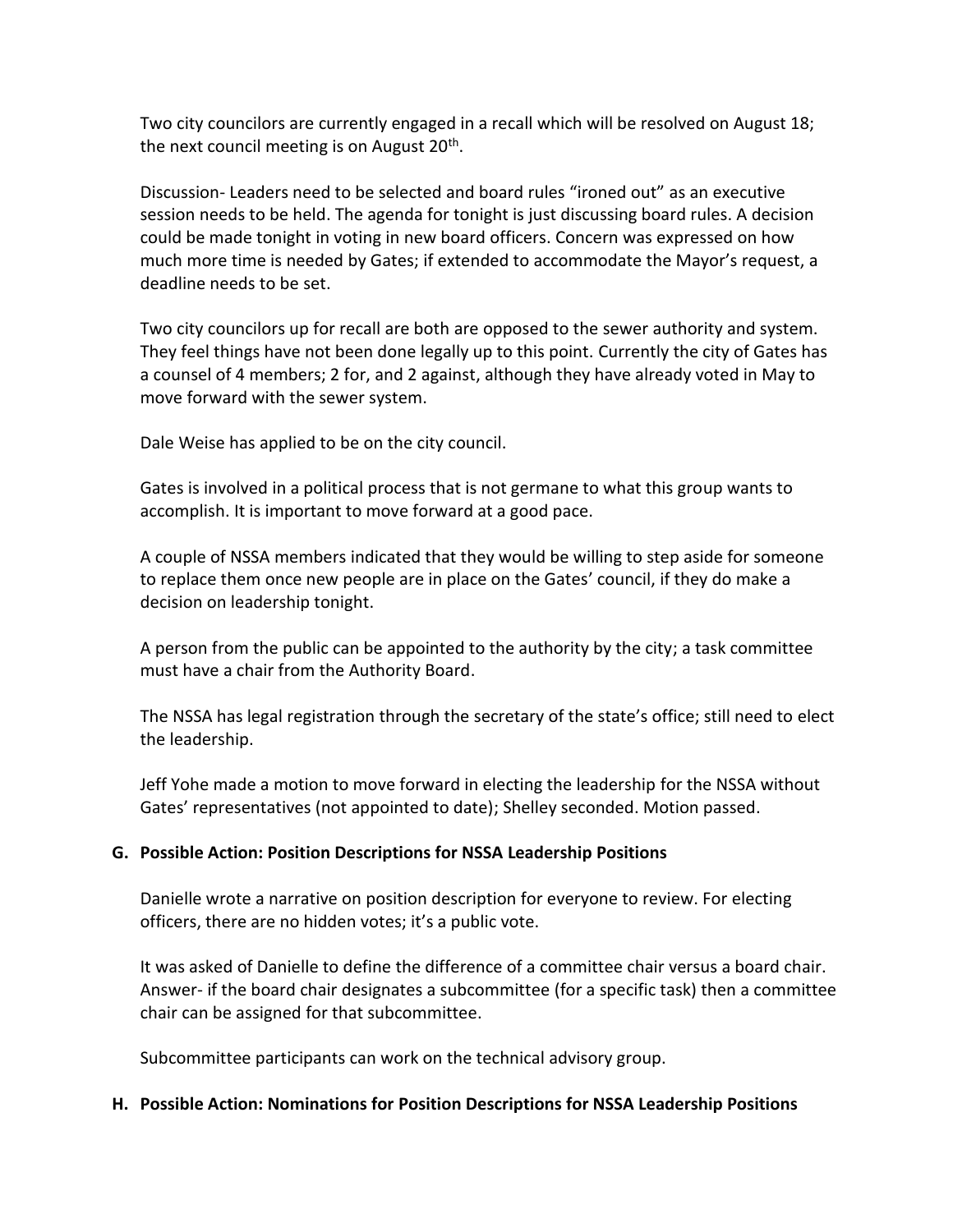The term positions are for one year.

Tim Kirsch nominated Ken Woodward for Board Chair; Jeff Yohe seconded. There were no other nominations. Motion passed.

Shelley Engel nominated Tim Kirsch for Vice Chair; Ken Woodward seconded. Motion passed.

Shelley Engel nominated Janet Zeyen-Hall for Secretary; Tim Kirsch seconded. Motion passed.

The question was raised about electing a Treasurer. Mill City acts as the Treasurer for the NSSA board. In this scenario, the board Treasurer just needs a representative to obtain the budget documents from Mill City, present the current information to the board, and then send any pertinent information back to the city.

Jeff Smith volunteered to be the Treasurer; Janet is willing to help him. In the future, possibly someone that is appointed from Gates could take over as Treasurer. Jeff was voted in as Treasurer. *(There was no nomination or second.)*

Shelley will continue to be responsible for the web site for now. She is willing to be a committee chair for communications (web site and media.) Jeff Yohe made the motion, we seconded. Motion passed.

It was suggested having new email addresses instead using current personal email addresses. Currently existing is [northsantiamsewer@gmail.com.](mailto:northsantiamsewer@gmail.com) John suggested adding the person's office they hold listed prior to the website address such a[s vp\\_northsantiamsewer@gmail.com](mailto:vp_northsantiamsewer@gmail.com) for vice president. It was suggested to not have a Gmail account, instead have vicechair@northsantiamswer.net.

*Mcrae Carmichael of Mid- Willamette Valley* Council of Governments (COG) will provide services to oversee Keller Associates contract for the Sewer Master Plans. Next steps include a Request for Information (RFI) being developed. This will be sent out next week. Everyone should encourage their cities to respond as quickly as possible; providing data that the city already has. There are some milestone dates, particularly around geo-technical studies.

The comprehensive first kick-off meeting will be held mid-September. Who will be participating? Danielle and Dale will be there. Anyone can call in to the Zoom meeting to listen in. (Although can't have a quorum participating; more than half of the board attending.)

Danielle indicated that Keller should have a lot of information from the initial feasibility study; however, some changes have been made since 2016.

Ken asked once the information has been given, will that move things forward and therefore have an established timeline? Answer- should be given a timeline mid- September.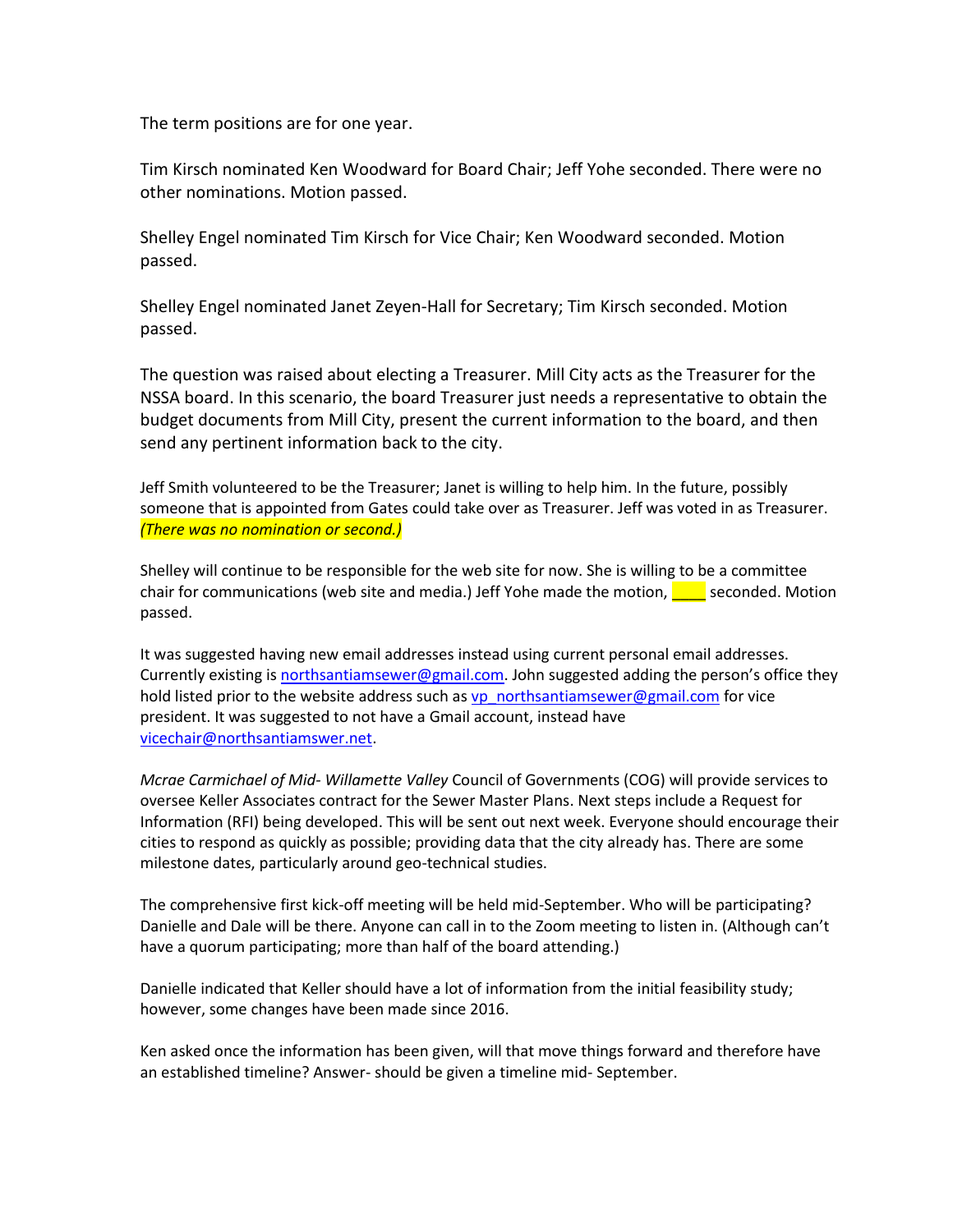Ken wants to make sure there is good communication with each community. Dannielle said that is in the contract.

Danielle has requested of the watershed council to send someone that might be a good fit; someone that knows how to talk to rural communities. Danielle will provide Mcrae with a name.

Danielle is working on getting the board training with Special Districts of Oregon.

#### **I. Discussion: Section 8 of IGA Creating NSSA Board Rules and Decorum Policies**

Danielle indicated that decisions need to be made regarding basic decorum such as be sensitive; not talk over others, etc.

Now that there is an official board, need to have a signature rule and identify any other board rules needed.

Should there be Treasurer rules such as signature rules? Answer- Mill City is currently taking care of this.

Provide information to Mill City as to what members are holding offices.

Need to set an official date as to the new election year. It will be based on the fiscal year, July 1. It was suggested to take care of it the first meeting in June so that the newly elected officers can take office and start their role the first of July.

More work can be done on this at next month's meeting.

- **J. Discussion: Funding- Current Financial Resources and Immediate Needs EDA, USDA, EPA, OHA, ODEQ, Philanthropic**
	- There is a one page summary document on needs for moving forward. Federal CARES money is coming out soon.
	- USDA wants to know how much money is needed, and when.
	- Have been assigned a Tangent office representative for funding packages- Holly Halligan.
	- The immediate need is approximately \$100,000 for operational set-up such as Mill City having the money to pay any upfront costs- legal fees, post office boxes, web site costs, etc.
	- Census information, such as household income and population increase, is critical for this project.
	- Reaching out to Bonneville Power administration for financial and other support.
	- WIFIA and SWIFIA infrastructure funding is also out there.

### **K. Discussion of Recommended Committees: Grants and Financing, Public Affairs, etc.**

- Grants on financing- Danielle needs help with making presentations.
- Shelley asked about funds to pay for web site costs and working with "Project Salem." Danielle said that there are no current funds to utilize. John is willing to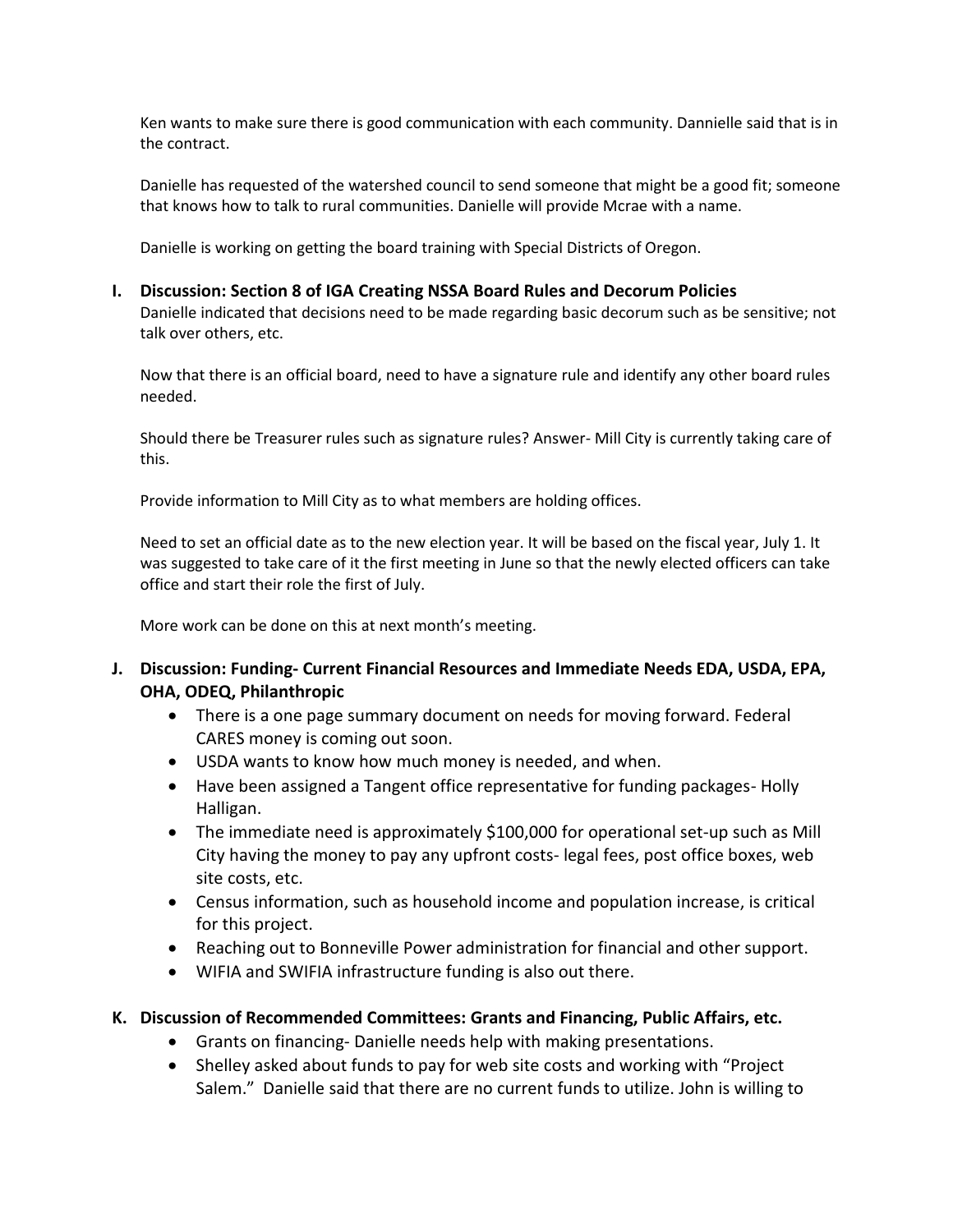help with the conversion to a vector format for the logo to save money.

#### **L. Next Meeting Topics**

Board Training Board Rules Emails domain Technical Advisory (have him come to the October meeting) Progress on RFI

There are no outstanding bills; currently have a balance of over \$8,000.

#### **M. Adjourn**

Comment- relationship with the Gates community is very important; hope to see them at the table next month.

Shelley made a motion to adjourn the meeting; Jeff Smith seconded. Motion passed.

Meeting Adjourned: 7:47 PM